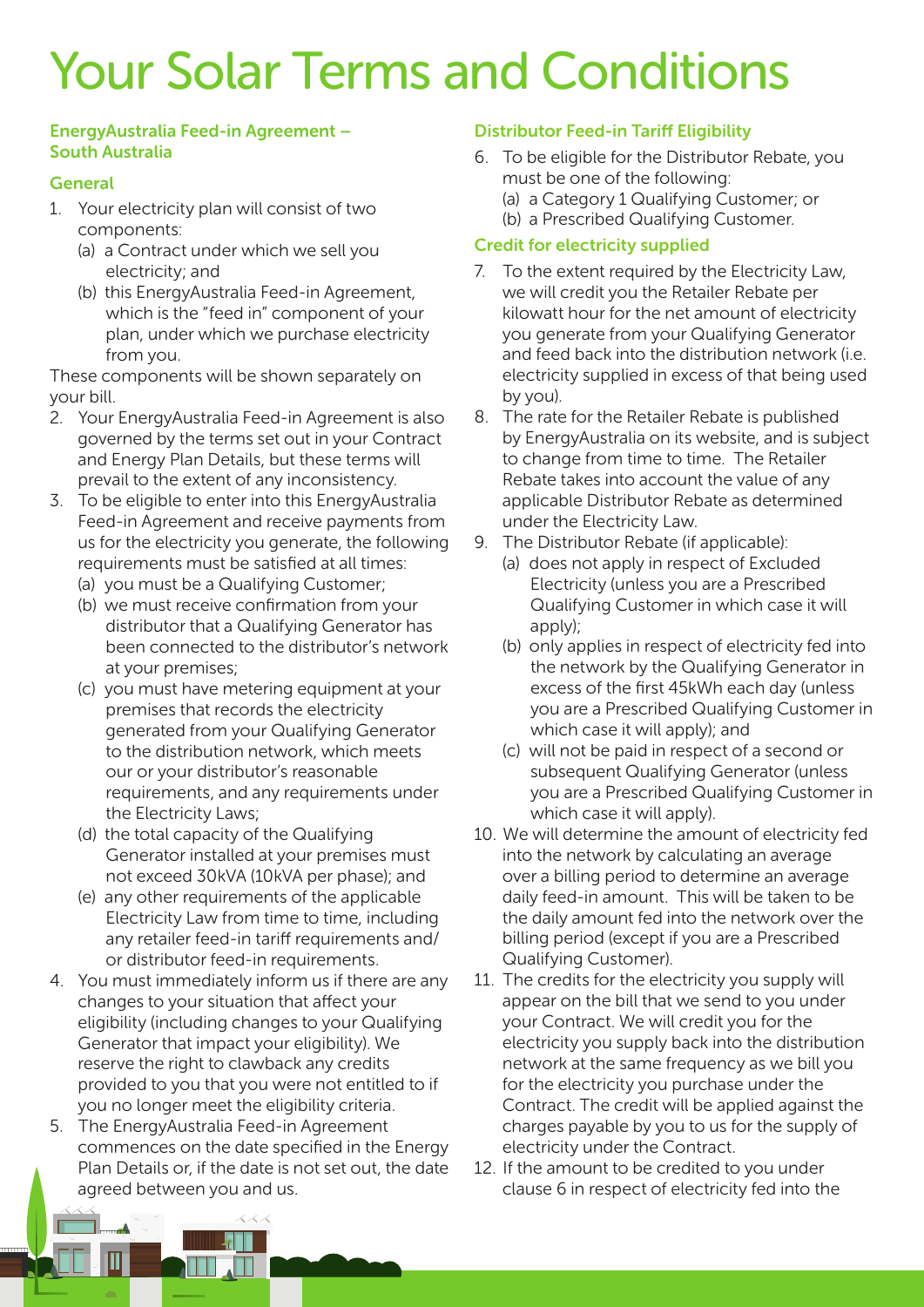distribution network in a particular billing period has not been set-off against the charges payable by you to us for the supply of electricity by the expiration of 12 months after the end of that billing period, you may request that we pay out the outstanding balance to you.

- 13. In addition to the charges set out in the EnergyAustralia Feed-in Agreement, we may charge you any additional retail charges and any distributor imposed charges (on a pass through basis) and these will be itemised on your account. Any adjustments for undercharging or overcharging in previous billing periods will be treated in accordance with the terms of your Contract.
- 14. The rate at which we purchase your electricity does not include GST, subject to clause 23.

## Meter readings

- 15. We will base any credits payable to you on a reading of your meter that records the supply of electricity from the Qualifying Generator at your premises to the distribution network. We will use our best endeavours to ensure that the meter is read at least once in any 12 month period. We do not breach this clause if we are unable to read a meter in any relevant period as a result of you breaching clause 12 or some other event outside our control.
- 16. You must allow us, the Responsible Person, or our Responsible Person's representative safe, convenient and unhindered access to the address and to the meter that records the supply of electricity from your Qualifying Generator to the distribution network, for the purpose of reading the meter and for connection, disconnection, reconnection, maintenance and repair. You must not tamper or otherwise interfere with your meter.
- 17. If we are not able to credit your account based on the reading of the meter, we will not make a credit unless the relevant distributor estimates the generation in accordance with the Electricity Laws.
- 18. If you request us to, we will review any credits applied to your account (and deal with any adjustments required) in accordance with the account review process set out in your **Contract.**
- 19. You are responsible for the cost of installing and maintaining metering equipment at your premises.

## Interruptions etc

20. You are not entitled to any credit, payment or other compensation from us for any period during which you are unable to supply

electricity to the distribution network because the connection between your Qualifying Generator and the distribution network is interrupted, limited or disconnected.

21. If an event occurs which is outside the reasonable control of us or you and you or we breach the EnergyAustralia Feed-in Agreement due to this event only, the breach will be dealt with in accordance with the force majeure procedures in your Contract.

## Alterations or disconnection

- 22. If a Qualifying Generator of a Prescribed Qualifying Customer is, on or after 1 September 2010, altered to increase the capacity or disconnected and moved to another site, the Distributor Rebate will not be payable from the date of the alteration or disconnection.
- 23. If a Qualifying Generator of a Prescribed Qualifying Customer is, on or after 1 October 2011, altered to increase the capacity or disconnected and moved to another site, the Distributor Credit will not be payable from the date of the alteration or disconnection.

## Changes to the EnergyAustralia Feed-in Agreement

- 24. The EnergyAustralia Feed-in Agreement may be subject to change as a result of future amendments to the Electricity Law. Such amendments will be deemed to form part of the EnergyAustralia Feed-in Agreement.
- 25. We can amend the EnergyAustralia Feed-in Agreement by written notice to you, on the same terms specified in your Contract.

## **Termination**

26. If the Contract is ended by either party in accordance with the terms of the Contract, the EnergyAustralia Feed-in Agreement automatically terminates at the same time.

27. In addition, your EnergyAustralia Feed-In Agreement will automatically end the earlier of:

- (a) our electricity supplier licence being suspended or ceasing to apply and us not otherwise being authorised to supply electricity;
- (b) you ceasing to be the occupier of the premises where the Qualifying Generator is installed;
- (c) you notifying us in writing that you wish to terminate your EnergyAustralia Feed-in Agreement;
- (d) the generator installed at your premises ceasing to be an Qualifying Generator;
- (e) you ceasing to meet the eligibility criteria under clause 3;
- (f) the feed-in scheme in South Australia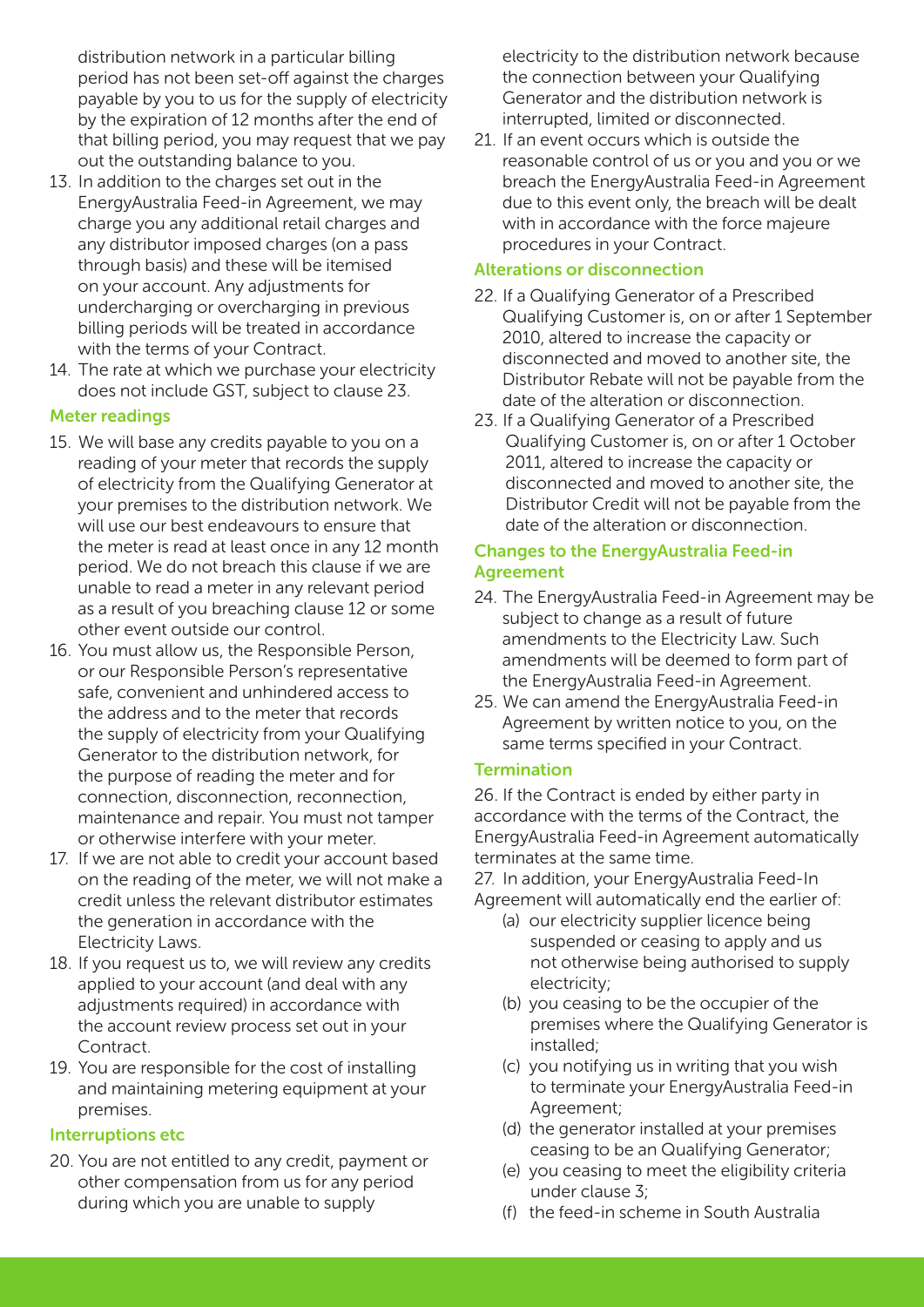ending;

- (g) the Qualifying Generator no longer being connected to the distribution network; (h) 30 June 2028.
- 28. We will stop providing you credits if your EnergyAustralia Feed-In Agreement is terminated in accordance with clauses 20 or 21. However, if there are any credits owing to you upon termination that you are validly entitled to, we will pay you the equivalent amount.
- 29. If you have a Qualifying Generator and are a Qualifying Customer you must either:
	- (a) inform us that you are registered for GST by quoting your ABN to us in respect of any electricity you supply back into the distribution network from a Qualifying Generator. On receipt of this information, we agree to credit to you an additional amount (being the GST component of 10%) in addition to the rate at which we credit you for the electricity you supply back into the distribution network; or
	- (b) warrant that your generation of electricity from the Qualifying Generator is for private and domestic purposes and not related to any business enterprise carried on by you and for this reason you have not provided an ABN to us in respect of the electricity you supply back into the distribution network from a Qualifying Generator. If we ask you to do so, you must complete a 'No ABN Withholding Declaration' (the form of which is available from us on request).

#### Miscellaneous

- 30. You bear all responsibility for your Qualifying Generator (including its use, maintenance, connection to the distribution network and electricity generated from it) and we have no responsibility or liability.
- 31. We will process any request for historical data in relation to feed-in arrangements in accordance with the Electricity Law.
- 32. A notice in relation to the EnergyAustralia Feedin Agreement will be given in the same manner as notices given under your Contract.
- 33. You are not entitled to a pay by the due date discount under your Contract if your account is in credit due to the value of the electricity you generate from your Qualifying Generator.
- 34. We may only assign the EnergyAustralia Feed-in Agreement with your consent, unless the assignment forms part of the transfer to the same third party of all or substantially all of our retail business.
- 35. Any Renewable Energy Certificates that are

created through the generation of electricity from your Qualifying Generator will be retained by you.

36. We will handle any complaint by you in accordance with your Contract.

### Definitions and interpretation

"Category 1 Qualifying Customer" is a Qualifying Customer in relation to a Qualifying Generator where:

(a) the generator is a Qualifying Generator before 1 October 2011; or

(b) before 1 October 2011, you received permission to connect the generator to a distribution network from the holder of a licence authorising the operation of the network and by 29 January 2012, made arrangements with the holder of the licence for a new meter to be installed on account of that connection.

"Contract" means the agreement between you and us for supply of electricity under a Market Retail Contract or Standard Retail Contract.

"Distributor Rebate" means the payment per kilowatt hour as specified in the Electricity Law. "Electricity Law" means the *Electricity Act 199*6 (SA), *the Electricity (Feed-in Scheme - Solar Systems) Amendment Act 2008* (SA), *the Electricity (Miscellaneous) Amendment Act 2011* (SA) and any other applicable acts, rules, regulations, orders, guidelines, licences, codes or conditions imposed relevant to the feed-in arrangement.

"EnergyAustralia Feed-in Agreement" means these terms and conditions upon which you supply electricity back into the distribution network pursuant to the feed-in regime set out in the *Electricity Act 1996* (SA).

"Energy Plan Details" means the schedule accompanying the terms and conditions of your **Contract** 

"Excluded Electricity" means electricity generated by an Excluded Generator.

"Excluded Generator" means a small photovoltaic generator that, in the opinion of the operator of a distribution network from which permission to connect the generator is sought.

"GST" has the meaning given in the *A New Tax System (Goods & Services Tax) Act 1999* (Cth). "Prescribed Qualifying Customer" means a Qualifying Customer in relation to a generator where permission to connect to a distribution network for a Qualifying Generator was obtained before 1 September 2010 and the Qualifying Generator fed electricity into the network by 29 January 2012.

"Qualifying Customer" means a customer who enters into a Contract with us and: